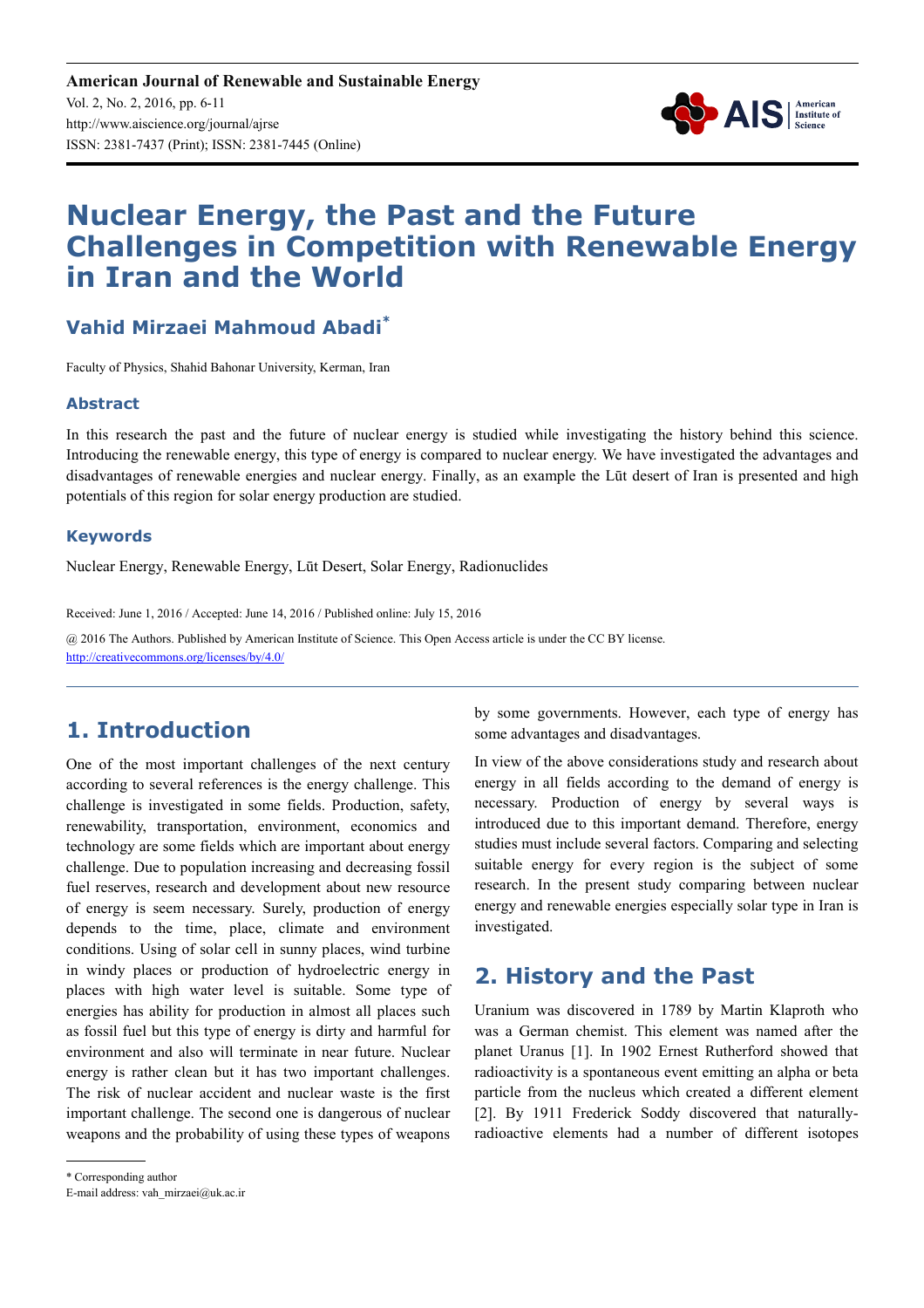(radionuclides), with the same chemistry [3]. In 1932 James Chadwick discovered the neutron [4]. Also in 1932 Cockcroft and Walton produced nuclear transformations by bombarding atoms with accelerated protons [5], then in 1934 Irene Curie and Frederic Joliot found that some such transformations created artificial radionuclides [6]. The next year Enrico Fermi found that a much greater variety of artificial radionuclides could be formed when neutrons were used instead of protons [7].

Fermi continued his experiments, mostly producing heavier elements from various target radionuclides; however, with Uranium he managed to produce some much lighter ones. At the end of 1938 Otto Hahn and Fritz Strassmann in Berlin showed that the new lighter elements were barium and other radionuclides which were about half the mass of Uranium, thereby demonstrating that atomic fission had occurred [8]. Lise Meitner and her nephew Otto Frisch, working under Niels Bohr supervision explained this phenomenon by suggesting that the neutron was captured by the nucleus. This can intensify vibrations leading to the nucleus splitting into two not quite equal parts. They calculated the energy released from this fission which was circa 200 million electron volts. Frisch then confirmed this figure experimentally in January 1939 [9].

This was the first experimental confirmation of Albert Einstein's paper putting forward the equivalence between mass and energy, which had been published in 1905 [10].

These 1939 developments sparked inspiration in many laboratories. Hahn and Strassmann showed that fission not only released a lot of energy but that it also released additional neutrons. Released neutrons could cause fission in other Uranium nuclei and possibly self-sustaining chain reactions which leads to an enormous release of energy [11]. This suggestion was soon confirmed experimentally by Joliot and his co-workers in Paris, and Leo Szilard working with Fermi in New York [12].

#### **2.1. The Present**

A nuclear reactor produces and controls the release of energy from splitting the atoms of certain elements. The most common fissile nuclear fuels are Uranium -235  $(^{235}U)$  and plutonium-239  $(^{239}Pu)$ . The actions of mining, refining, purifying, using, and ultimately disposing nuclear fuel together make up the nuclear fuel cycle. In a nuclear power reactor, the released energy is used as heat to make steam in order to generate electricity. For most of reactors, the principles of using nuclear power for electricity production are the same. The released energy from continuous fission of the fuels' atoms is harnessed as heat in either a gas or water which is used to produce steam. The steam is used to drive the turbines in order to produce electricity (as in most fossil fuel plants).

#### **2.2. The Future**

Due to the completion of fossil fuels in the near future (Fig 1 [13]), the need to produce energy through nuclear power and renewable energy increased.



**Fig. 1**. prediction of fuel fossil reserve.

Renewable energy has several definitions. For example TREIA<sup>1</sup>'s definition of renewable energy has been adopted by the Texas legislature, and is as: "Renewable energy: Any energy resource that is naturally regenerated over a short time scale and derived directly from the sun (such as thermal, photochemical, and photoelectric), indirectly from the sun (such as wind, hydropower, and photosynthetic energy stored in biomass), or from other natural movements and mechanisms of the environment (such as geothermal and tidal energy). Renewable energy does not include energy resources derived from fossil fuels, waste products from fossil sources, or waste products from inorganic sources."

One of the most important advantages of these types of energies is low carbon production. The rate of production of nuclear, solar, and wind energy from 1965 until 2013 is brought in Fig 2 ([38]).

## **3. Comparison Between Renewable Energy and Nuclear Energy**

Some advantages and disadvantages of nuclear energy are as:

- Carbon-dioxide free (Environment Friendly) [14]
- Lower costs compared to some types of renewable energies such as solar energy [15]
- Problem of nuclear waste disposal [16-20]

 $\overline{a}$ 

<sup>1 -</sup> Texas Renewable Energy Industries Association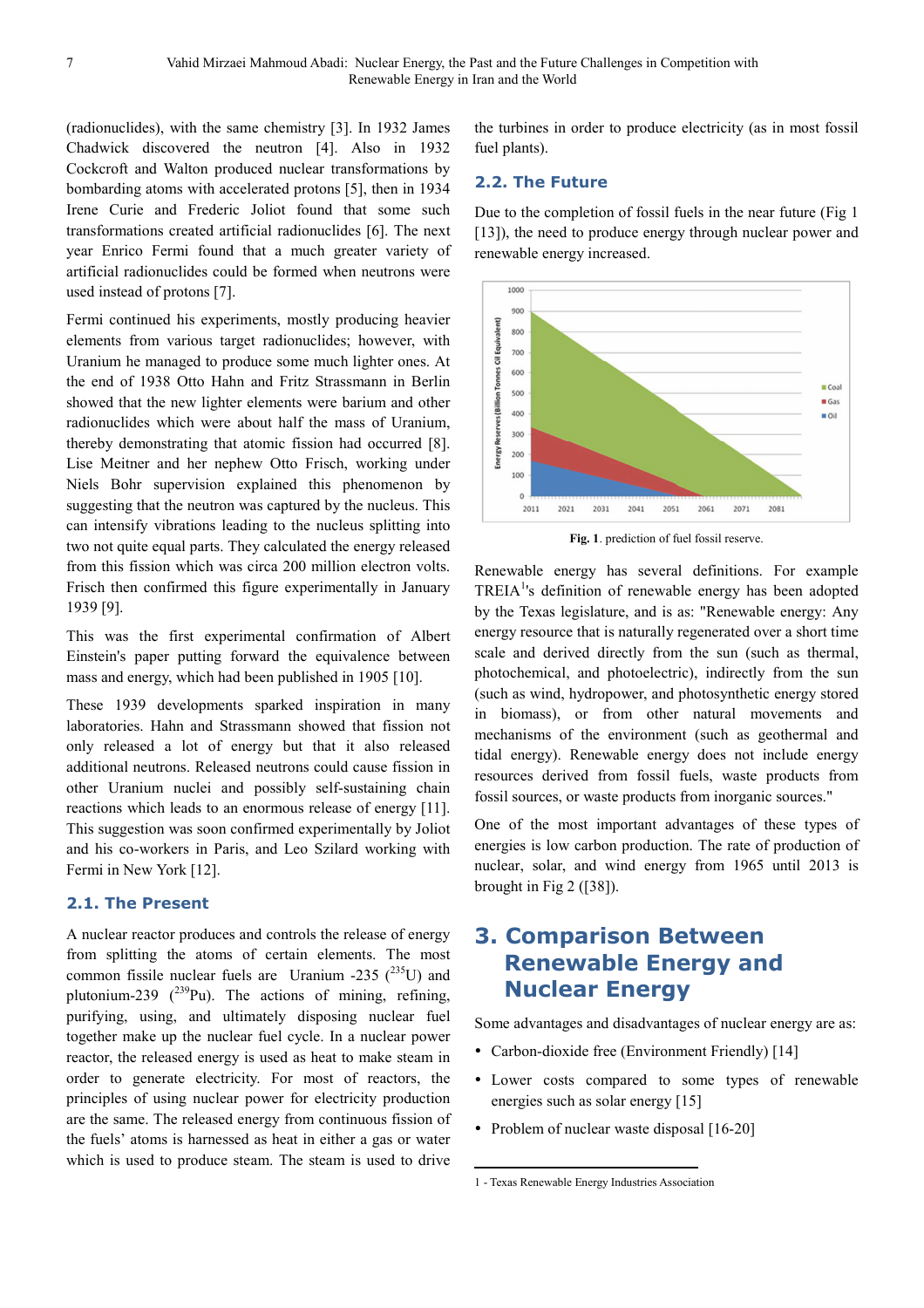- High capacity of energy production considering the small area needed [21, 22]
- Potential political limitations [23-25]
- $\bullet$  High risk in terms of safety [26, 27]
- Diversity in types of reactors and related technologies [28- 30]
- Ability of utilizing waste for fuel production in breeder reactors [31, 32]
- Exhaustible fuel sources [33]
- The absence of nuclear fuel mines in all countries [34]
- Bothersome production of nuclear fuel cycle [35-37]



**Fig. 2.** World low carbon energy consumption.

Some advantages and disadvantages of renewable energy are as:

Elimination of greenhouse gases [39-42]

- Convenient access [43-45]
- Low capacity production considering the area needed [46]
- Direct potential impact on the family economy [47]
- No limitations in the capacity of power plants (Domestic production) [47]
- Low maintenance costs [48, 49]
- Clean source of energy without any waste and Pollution [50]
- Accessible energy forms almost in all countries [51-56]

## **4. The Future of Renewable Energy in the World**

Decreasing fossil fuel reserves [13] and declining the costs of renewable energy [57] (Fig. 3 [57]) makes a growing future for renewable energy. New generations of nuclear reactors are also on the rise. But as we know, some of the nuclear accidents have reduced governments tendency to use nuclear reactor for nuclear power production. Because of this it is expected that the application of nuclear technology in the fields of non-energy application will surpass from its energy application in the future. Instead, infinite sources of renewable energy are the main reason for development of renewable power plants in future.



**Fig. 3.** Levelised cost ranges for renewable power generation technologies, 2012 and 2020.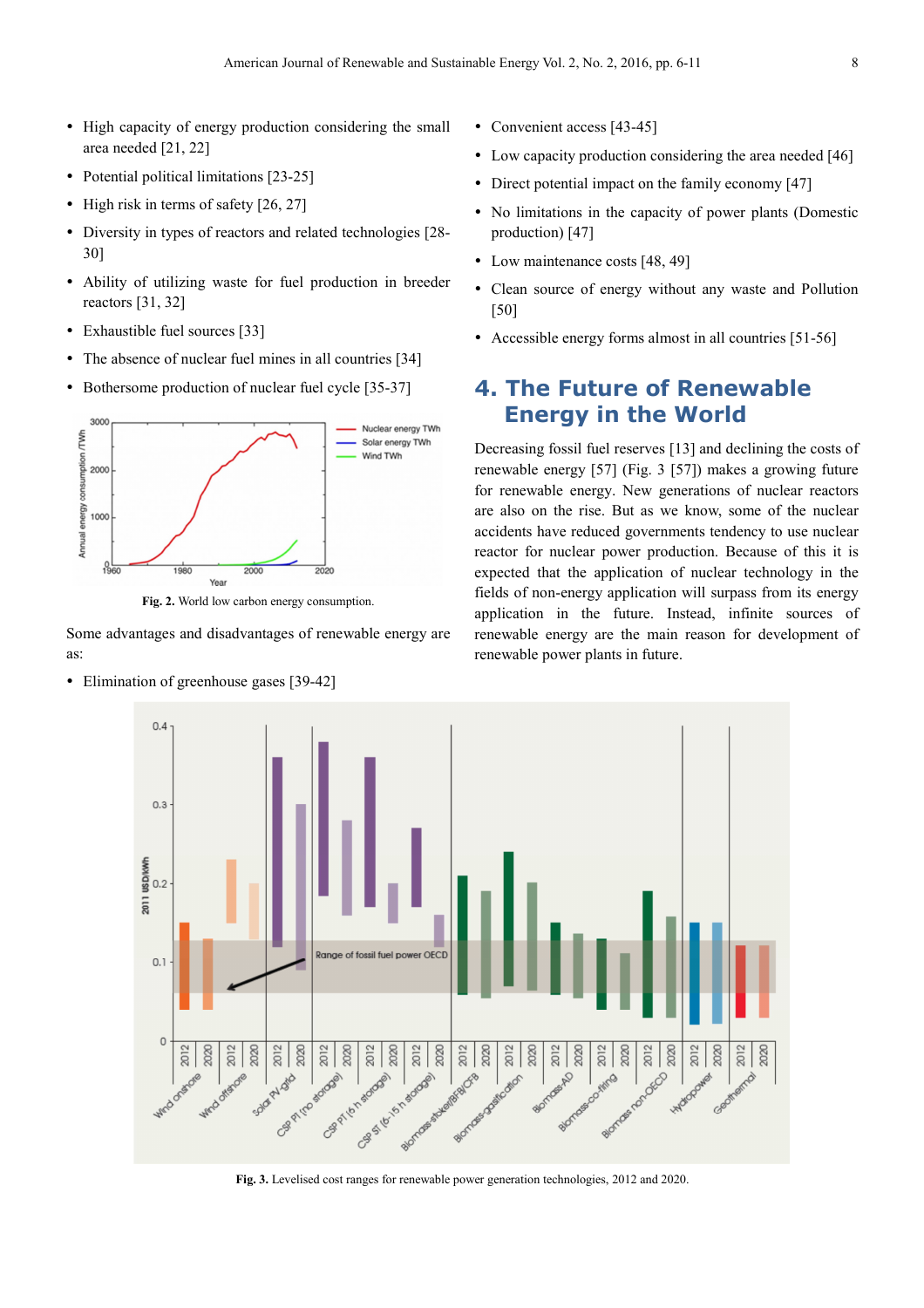As already mentioned the many benefits renewable energy has led to an increase in the share of this type of energy in the future.

## **5. The Future of Renewable Energy in Iran**

In recent years due to US and UN sanctions of nuclear power for Iranian government and the fact that fossil fuels are ending in Iran and the world, special attention to the renewable energy seems essential in Iran. Geography and climate of Iran, has put Iran among the most talented countries for electricity generation with renewable energy.

The big desert of Lūt with the area of  $5400 \text{ km}^2$  is situated in the east and southeast of Iran in Kerman province in the edge of Shahdad town. At the main part of this Lūt desert, there is no flora and fauna of any kind. Lūt desert is a desert in eastern Iran. It stretches about 320 km from northwest to

southeast and is about 160 km wide [58]. In Fig. 4 Lūt desert is shown.

Our estimate shows that using only ten percent of Lūt's area with suitable choice of solar cells will produce from 0.9 to 1.4 times the power consumption of Iran.



**Fig. 4.** Lūt desert of Iran.

**Table 1.** Electric energy productions by some types of solar cells.

| <b>CONTRACTOR</b><br>Cell<br>$\sim$<br>Type of<br>a Solar | $\sim$<br><br>Sitcrystalline | $\sim$<br>Si(multicrystalline) | $-1$<br>-<br>film)<br>GaAs (thìn | (multicrystalline)<br>GaAs |
|-----------------------------------------------------------|------------------------------|--------------------------------|----------------------------------|----------------------------|
| GWh)<br>Energy<br>roduction(C                             | 216414                       | 201465                         | 316800                           | 247500                     |

## **6. Result and Discussion**

In this study after representation of nuclear energy history, comparison between nuclear energy and renewable energy is presented. Finally, high potential of Lūt desert of Iran for production solar energy by solar cell is resulted.

Because of the benefits of renewable energy and electricity produced by solar cells, the development of solar plan in the future is essential. Table 1 shows an estimate of the electricity generated by suitable solar cells using 10% of Lūt area. It is confirmed by similar studies and reports [59][60]. Using the total potential of Iran in the field of renewable energies will have deep effects on environment, economy, employment opportunities, health, and society. Iran also has high potential in other types of renewable energy like wind, geothermal, hydropower, and biomass.

Due to the high capability in the field of renewable energy, Iran is a suitable country to invest in clean energy. Creating suitable investment conditions in the field of renewable energy in Iran by the Iranian government and also promoting investment of foreign corporate in Iran leads to favorable results for both parties.

## **Acknowledgment**

Author thanks to Kerman meteorological organization to

provide useful data of some meteorological stations and also author is grateful of Ms. Fatemeh Mohtashami for her valuable advice.

### **References**

- [1] H. WALRAVENS: Julius Klaproth (1783–1835). Leben und Werk. Wiesbaden: Harrassowitz 1999. X, 230 p. (Orientalistik Bibliographien und Dokumentationen.3).
- [2] E. Rutherford, ''Radioactive Processes,'' Proceedings of the Physical Society of London 18 (1903), 595-597.
- [3] Trenn T J 1977 The Self-Splitting Atom. A History of the Rutherford-Soddy Collaboration (London: Taylor and Francis)
- [4] J. Chadwick, "Possible Existence of a Neutron," Nature 129, 312 (1932).
- [5] Cockcroft and Walton. Proc. Roy. Soc. 136, 619 (1932); 137, 229 (1932).
- [6] Irène Joliot-Curie (December 12, 1935). "Nobel Lecture: Artificial Production of Radioactive Elements".
- [7] E. Fermi. Proc. Roy. Soc. 146, 483 (1934); 149, 522 (1935).
- [8] O. Hahn and F. Strassmann Über den Nachweis und das Verhalten der bei der Bestrahlung des Urans mittels Neutronen entstehenden Erdalkalimetalle (On the detection and characteristics of the alkaline earth metals formed by irradiation of uranium with neutrons), Naturwissenschaften Volume 27, Number 1, 11-15 (1939). The authors were identified as being at the Kaiser-Wilhelm-Institut für Chemie, Berlin-Dahlem. Received 22 December 1938.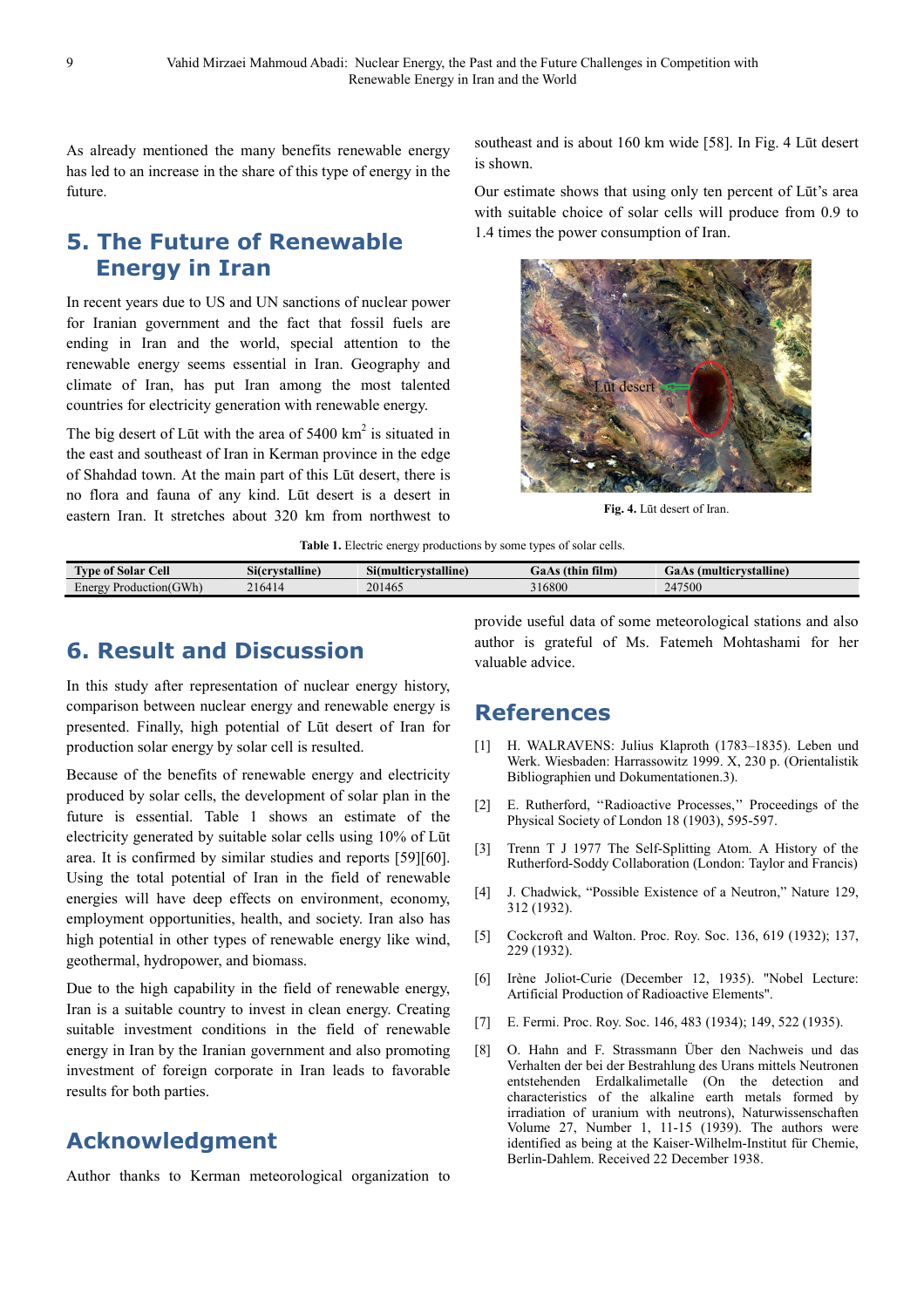- [9] Ruth Lewin Sime, Lise Meitner: A Life in Physics (Berkeley & London: University of California Press, 1996).
- [10] Einstein, A. (1905), Ist die Trägheit eines Körpers von seinem Energieinhalt abhängig? Ann. d. Phys. 18, 639-641. Translated in. A. Lorentz et al. (1923), The Principle of Relativity.
- [11] Hahn, O.; Strassmann, F. (1939). "Über den Nachweis und das Verhalten der bei der Bestrahlung des Urans mittels Neutronen entstehenden Erdalkalimetalle". Die Naturwissenschaften 27: 11.
- [12] Leo Szilard, "Biographical Information," February 22, 1960; University of Chicago, Office of Public Relations.
- [13] Fossil fuel reserve data from CIA World Factbook.
- [14] K. Branker, M. J. M. Pathak, J. M. Pearce, doi:10.1016/j.rser.2011.07.104 A Review of Solar Photovoltaic Levelized Cost of Electricity, Renewable and Sustainable Energy Reviews 15, pp. 4470-4482 (2011).
- [15] Comparing the Costs of Intermittent and Dispatchable Electricity-Generating Technologies", by Paul Joskow, Massachusetts Institute of Technology, September 2011.
- [16] Marshall, Alan (2005) The Social and Ethical Aspects of Nuclear Waste, Electronic Green Journal 21, 1.
- [17] Utah Nuclear Waste Summary, by Tricia Jack, Jordan Robertson, Center for Public Policy & Administration, University of Utah.
- [18] "Managing nuclear waste: Options considered". DOE Factsheets. Department of Energy: Office of Civilian Radioactive Waste Management, Yucca Mountain Project. November 2003. Archived from the original on 2009-05-15.
- [19] Vandenbosch, Robert, and Susanne E. Vandenbosch. 2007. Nuclear waste stalemate. Salt Lake City: University of Utah Press, 247.
- [20] Alley, W. M. & Alley, R. (2013) Too hot to touch: The problem of high-level nuclear waste. Cambridge University Press, New York.
- [21] "U. S. Nuclear Industry Capacity Factors (1971 2009)". Nuclear Energy Institute. Retrieved 2013-10-26.
- [22] "Wind Power: Capacity Factor, Intermittency, and what happens when the wind doesn't blow?". Renewable Energy Research Laboratory, University of Massachusetts Amherst. Retrieved 2008-10-16.
- [23] Robert J. Duffy, Nuclear Politics in America: A History and Theory of Government Regulation, University Press of Kansas, 1997, ISBN 978-0-7006-0853-9.
- [24] Hughes, Scott D. (April 1999). "Review of "Nuclear Politics in America: A History and Theory of Government Regulation" / "Critical Masses: Opposition to Nuclear Power in California, 1958-1978 / Licensed to Kill? The Nuclear Regulatory Commission and the Shoreham Power Plant"". Environmental History. Retrieved 2008-11-11.
- [25] Porter, Laurellen (September 1998). "Nuclear Politics in America: A History and Theory of Government Regulation. (Review)". Perspectives on Political Science. Retrieved 2008- 11-11.
- [26] IAEA Safety Standards: Safety of Nuclear Power Plants:

Design, SSR-2/1, IAEA 2012.

- [27] NS-TAST-GD-009, Examination, Inspection, Maintenance and Testing of Items Important to Safety.
- [28] "How nuclear power works". HowStuffWorks.com. Retrieved 25 September 2008.
- [29] Tsetkov, Pavel; Usman, Shoaib (2011). Krivit, Steven, ed. Nuclear Energy Encyclopedia: Science, Technology, and Applications. Hoboken, NJ: Wiley. pp. 48; 85. ISBN 978-0- 470-89439-2.
- [30] "U. S. Nuclear Power Plants. General Statistical Information". Nuclear Energy Institute. Retrieved 3 October 2009.
- [31] Waltar, A. E.; Reynolds, A. B (1981). Fast breeder reactors. New York: Pergamon Press. p. 853. ISBN 978-0-08-025983-3.
- [32] "Pyroprocessing Technologies: RECYCLING USED NUCLEAR FUEL FOR A SUSTAINABLE ENERGY FUTURE". Argonne National Laboratory. Retrieved 25 December 2012.
- [33] "World Uranium Mining Production". World Nuclear Association. Retrieved 2014-05-15.
- [34] Uranium 2007: Resources, Production and Demand (Red Book) (2008) OECD-NEA and IAEA.
- [35] Heavy Water Reactors: Status and Projected Development, Technical Reports Series No. 407, International Atomic Energy Agency, 2002, STI/DOC/010/407 (ISBN: 9201115024). PHWR data is taken from Chapter 6, HWR Fuel Cycles.
- [36] "Nuclear Fuel Cycle World Nuclear Transport Institute". Wnti.co.uk. Retrieved 2013-04-20.
- [37] "IAEA-TECDOC-1450 Thorium Fuel Cycle-Potential Benefits and Challenges". International Atomic Energy Agency. May 2005. Retrieved 2009-03-23.
- [38] BP Statistical Review of World Energy 2013.
- [39] Lackner, Klaus S. et al. (2012). "The urgency of the development of CO<sub>2</sub> capture from ambient air". *Proceedings of the National Academy of Sciences of the United States of America* 109 (33): 13156–62. Bibcode: 2012PNAS. 10913156L. doi:10.1073/pnas.1108765109. PMID 22843674. Retrieved 7 September 2012.
- [40] Ben Sills (29 August 2011). "Solar May Produce Most of World's Power by 2060, IEA Says". *Bloomberg*.
- [41] International Atomic Energy Agency. Greenhouse Gas Emissions of Electricity Chains: Assessing the Difference [Online]. 2001 [cited August 1, 2010]; Available from http://www.iaea.org/Publications/Magazines/Bulletin/Bull422/ article4.pdf
- [42] Hansen, J., Sato, R. Ruedy, A. Lacis, and V. Oina s, "Global warming in the twenty-first century: An alternative scenario",<br>Proc. Natl. Acad. Sci., 97, 9875-9880, 9875-9880. doi:10.1073/pnas.170278997, 2000.
- [43] Acker, R. H., D. M. Kammen. (1996). The quiet (energy) revoLūt ion: Analysing the dissemination of photovoltaic power systems in Kenya. Energy Policy, 24 (1), 81-111.
- [44] Anderson, T. and Doig, A. (2000). Community planning and management of energy supplies – international experience. Renewable Energy, 19 (2000), 325-331.